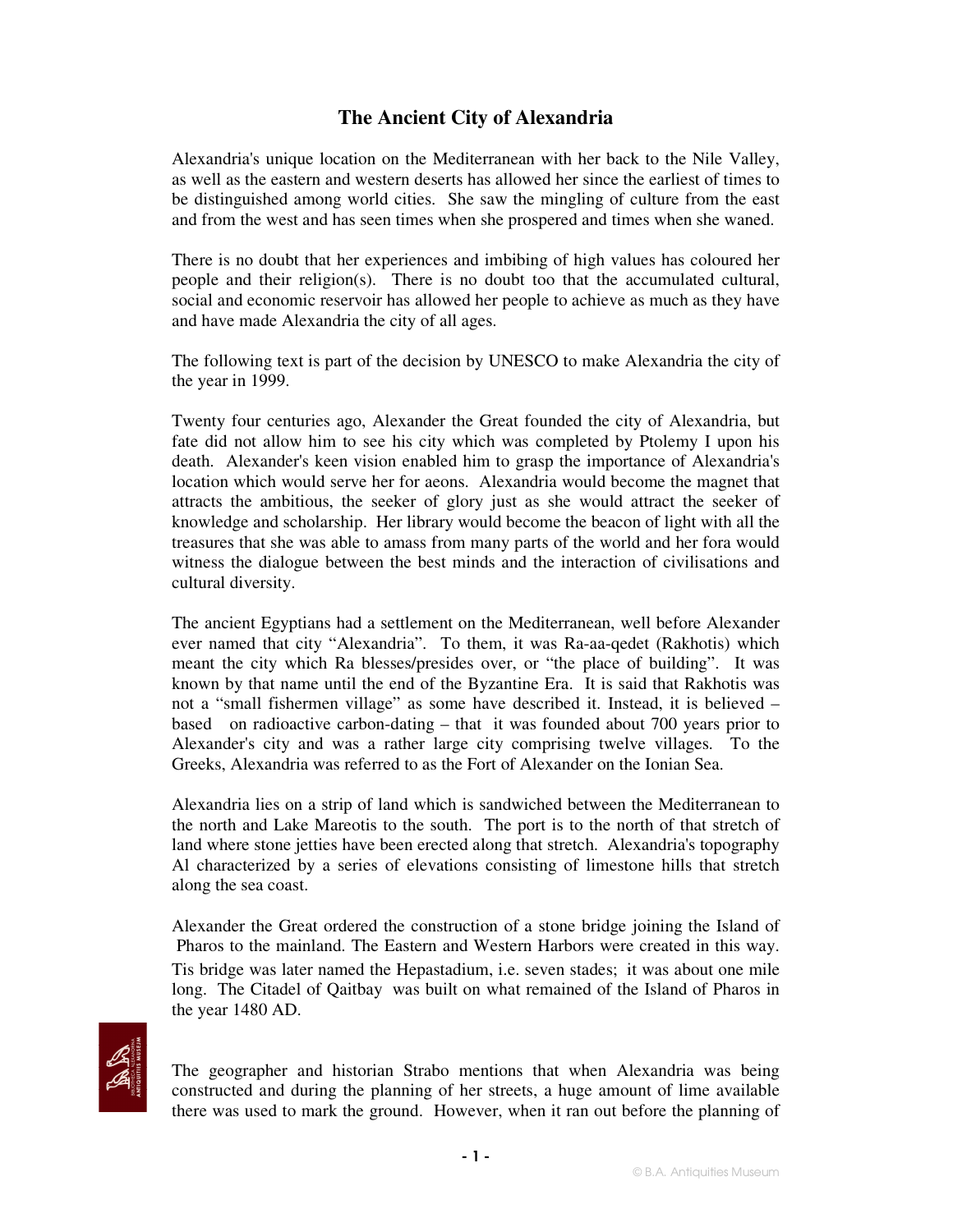the streets was completed, the Greek architect Dinocrates who was entrusted with the building of Alexandria, ordered the use of barley flour intended for the use of the soldiers to complete the street planning. Alexandria was built along a quadrilateral grid plan (called the Hippodomi plan), where two main streets cross at right angles and side streets are parallel to these two streets. The impression is that it resembles a chessboard. This form of street/ town planning was prevalent in Greek cities in the fifth century B.C.

Alexandria was divided into five quarters each carrying a letter from the Greek alphabet alpha (A), beta (B) gamma ( $\Gamma$ ) delta ( $\Delta$ ) and epsilon (E). These initials represent the first letters of Greek words which when translated mean: 'Built by King Alexander Son of God'.

Philo the Alexandrian concords with Strabo that the ancient city of Alexandria was divided into five major quarters. These were:

- 1. The Brucheum or royal quarter,
- 2. The gymnasium quarter,
- 3. The Soma (Kom El Dikka) quarter,
- 4. The Museion quarter, and
- 5. Rakhotis.

It would appear the gymnasium quarter, which included the race course, would by nature be the largest of these quarters, though less densely populated. The Brucheum, being the royal quarter, would have overtaken it in time, as each ruler built his palace and gardens over the centuries. Strabo writes that the city had many public buildings and gardens which occupied a quarter, perhaps even a third of the total surface of Alexandria, as each king was eager to add new palaces and public buildings. Plinius is also said to have remarked that the architect who planned the ancient city of Alexandria had planned a fifth of its surface to be dedicated to royal buildings.

According to Mahmoud Bey El-Falaki, a noted Egyptian astronomer and engineer who lived in the 19<sup>th</sup> century and was frenetically looking for Alexander's tomb, the Brucheum was a quarter where the royal palaces were built, and it extended from the area near the sea and the Canopic Street to the Heptastadium and the Gymnasium squares. It also had a marina and the Arsinium temple, the theatre, the library, temples and the royal cemetery. It also housed the splendid mausoleum of Alexander the Great after his body was brought during the time of Ptolemy II Philadelphus from Memphis, according to one story. The Roman emperor venerated Alexander's tomb and people visited it as a sacred site.

Strabo also recounts that when the Roman emperor Augustus (Octavian) came to Alexandria, he naturally wished to see the body of Alexander. On asking whether he wanted to see the tombs of the Ptolemies he is reputed to have said that he had not come to see dead people, but a king. On opening the sarcophagus and bending over the body, Augustus, broke Alexander's nose.



Based on the writing of Herodian, the last reported imperial Roman visit mentioned in ancient accounts is that of Caracalla during the third century A.D.